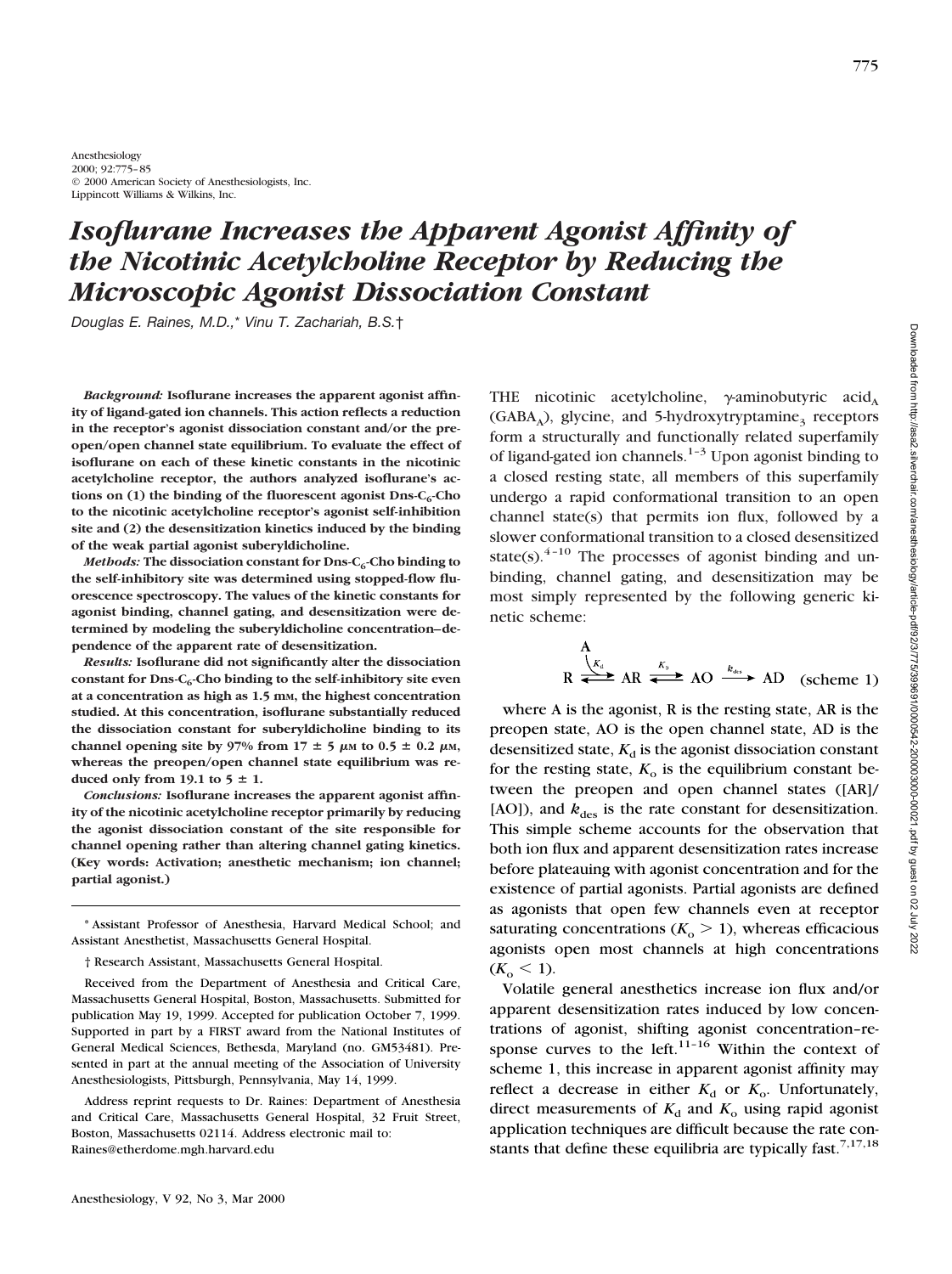The nicotinic acetylcholine receptor (nAcChoR) from *Torpedo* is the only member of this superfamily that can be obtained in the multimilligram quantities required for detailed biophysical and biochemical analysis. Such studies have led to the development and testing of more precise kinetic schemes that provide a powerful framework for defining the effects of general anesthetics on a ligand-gated ion channel<sup>19</sup>:



Scheme 2 for the nAcChoR differs from generic scheme 1 in several important ways. First, two agonist molecules must bind to the nAcChoR to open its channel. Second, an agonist molecule may also bind to the nAcChoR's open channel state at a site that is distinct from those that induce channel opening, leading to inhibition of ion flux ( $A_2BA$ ). This is referred to as agonist self-inhibition and typically (but not always) occurs at high agonist concentrations.<sup>20</sup> Finally, nAcChoRs may desensitize from all states that have agonist molecules bound to the two sites that cause channel opening  $(A_2R, A_1)$  $A_2O$ , and  $A_2BA$ ). Ion flux studies suggest that the rate constants for *Torpedo* nAcChoR desensitization in scheme 2,  $k_{des1}$ ,  $k_{des2}$ , and  $k_{des3}$ , are similar and in the range of  $2-7 s^{-1}$ . <sup>21-23</sup> The rates of desensitization from unliganded and singly liganded states and the rates of resensitization are much slower and not considered in this scheme.<sup>24,25</sup>

Provided that  $k_{\text{des}1}$  and  $k_{\text{des}2}$  are similar, scheme 2 dictates that at noninhibiting concentrations, partial and efficacious agonists induce nAcChoR desensitization *via* different pathways; efficacious agonists induce desensitization primarily through the open state  $(A_2O \rightarrow D)$ , whereas partial agonists do so primarily through the preopen state ( $A_2R \rightarrow D$ ). Consequently, efficacious agonists desensitize nAcChoRs with an apparent affinity that is strongly dependent on the value of  $K_0$ , whereas partial agonists do not. We reasoned that this critical difference in desensitization kinetics could be exploited to determine whether isoflurane increases the nAcChoR's apparent agonist affinity primarily by reducing the nAcChoR's agonist dissociation constant or, alternatively, by reducing the equilibrium constant between the preopen and open channel states.

In this study, we first validated scheme 2 for describing

the kinetics of nAcChoR desensitization induced by the very efficacious agonist acetylcholine  $(K_0 = 0.039)$  and the weak partial agonist suberyldicholine  $(K_0 = 19.1)$ over a range of agonist concentrations that spans five orders of magnitude.<sup>19,26</sup> We confirmed that  $k_{\text{des}1}$  and  $k_{\text{des}2}$  are similar but found that  $k_{\text{des}3}$  is approximately twofold to fourfold faster. We then analyzed the effects of isoflurane on the kinetics of acetylcholine- and suberyldicholine-induced desensitization within the context of this scheme. We determined that over a wide range of agonist concentrations, a reduction in the value of  $K_{d2}$ , the microscopic dissociation constant for agonist binding to the lower affinity resting state site, primarily accounts for the effect of isoflurane on the apparent rates of nAcChoR desensitization.

#### **Materials and Methods**

#### *Materials*

*Torpedo nobiliana* was obtained from Biofish Associates (Georgetown, MA), and diisopropylfluorophosphate, acetylcholine, and suberyldicholine were obtained from Sigma Chemical Co. (St. Louis, MO). The fluorescent agonist, [1-(5-dimethylaminonaphthalene-  $\sum_{n=1}^{\infty}$  > *n*-hexanoic acid  $\beta$ -(*N*-trimethylammonium bromide) ethyl ester (Dns- $C_6$ -Cho), was synthesized according to the procedure of Waksman *et al.*<sup>27</sup> Isoflurane was purchased from Anaquest (Murray Hill, NJ).

#### *Methods*

**Preparation, Characterization, and Isoflurane Exposure of nAcChoR-rich Membranes.** Receptor membranes were obtained from *Torpedo nobiliana* electric organs and purified by sucrose density gradient centrifugation essentially as described by Braswell *et al.*<sup>28</sup> Membranes were stored in *Torpedo* physiologic solution (250 mm NaCl, 5 mm KCl, 3 mm CaCl, 2 mm MgCl<sub>2</sub>, 5 m<sub>M</sub> NaH<sub>2</sub>PO<sub>4</sub>, and 0.02% NaN<sub>3</sub>, pH 7.0) at  $-80^{\circ}$ C and thawed on the day of use. Acetylcholinesterase activity was inhibited by exposing membranes to 3.0 mm diisopropylfluorophosphate for 30 min before dilution with *Torpedo* physiologic solution to obtain the desired receptor concentration. The number of agonist binding sites was determined from  $D$ ns- $C_6$ -Cho titrations as previously described. $^{29}$  Solutions containing isoflurane were prepared from saturated *Torpedo* physiologic solutions at room temperature assuming a saturated solubility of 15 mm.<sup>30</sup> All kinetic experiments were performed at  $20 \pm 0.3$ °C.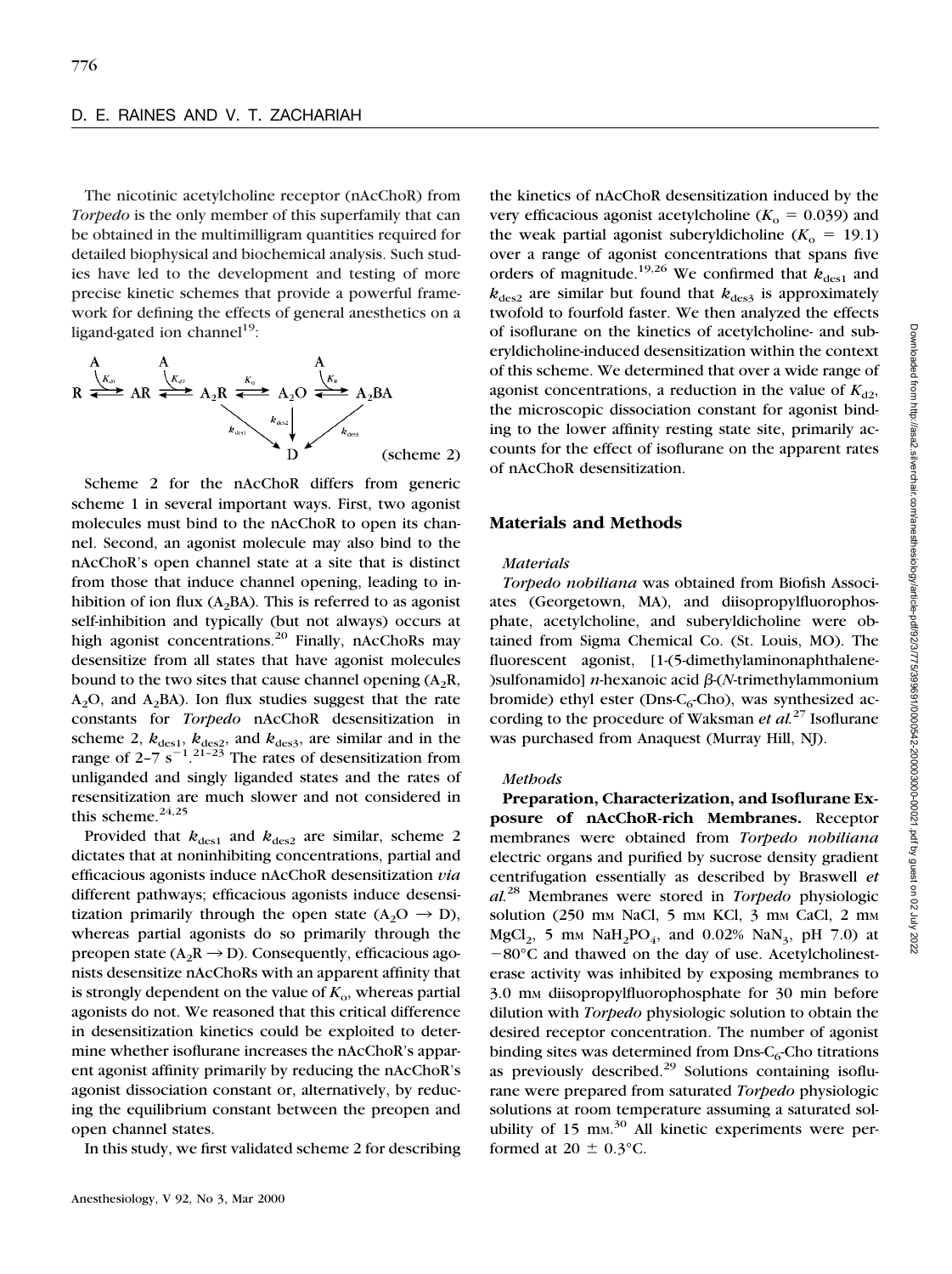**Determination of the Dissociation Constant De**fining Dns-C<sub>6</sub>-Cho Binding to the nAcChoR's Ago**nist Self-inhibitory Site.** Receptor-rich membranes were loaded into one of the stopped-flow spectrofluorometer syringes (Applied Photophysics, Leatherhead, United Kingdom), and 10 mm acetylcholine along with Dns-C<sub>6</sub>-Cho (2-120  $\mu$ M) were loaded into the other. Where appropriate, all solutions also contained isoflurane at the desired concentration. The two syringes were rapidly mixed (1 ms mixing time; 1:1 vol:vol) and the fluorescence intensity was recorded for 1 s. The excitation wavelength was 290 nm, and the monochromator bandpass was  $5 \text{ nm}$ . Fluorescence emission  $> 500$ nm was measured through a high pass filter. In a typical experiment, three individual runs were signal averaged to reduce noise. In our experiments, the rapid addition of 5 mm acetylcholine (final concentration) saturates the two agonist binding sites on resting state nAcChoRs, leading to channel opening. Dns- $C_6$ -Cho, a fluorescent agonist that has a relatively high affinity for the agonist self-inhibitory site, then binds to the self-inhibitory site on the open channel state and induces a receptor conformational transition.<sup>25,27</sup> This conformational transition produces an approximately exponential fluorescence enhancement whose rate was determined by fitting the recorded fluorescence trace to an exponential equation along with a linear component.<sup>12</sup> The linear component of the traces represented  $< 10\%$  of the total amplitude and was not analyzed in detail. The observed rate of this fluorescence enhancement,  $k_{\text{obs}}$ , varies with  $D$ ns-C<sub>6</sub>-Cho concentration according to the following equation<sup>25</sup>:

**Fig. 1 (***A***) The fluorescence enhancement recorded on rapidly mixing nAcChoR**rich membranes with 5 mm acetylcholine and either 1  $\mu$ m, 5  $\mu$ m, or 40  $\mu$ m Dns-C<sub>6</sub>-**Cho (final concentrations). The curve superimposed over each trace is a fit of the data to an exponential equation with a linear component. The rates of the fluo**rescence enhancement induced by 1  $\mu$ M. 5  $\mu$ M, and 40  $\mu$ M Dns-C<sub>6</sub>-Cho were 9.4  $\pm$  $0.\overline{3}$  s<sup>-1</sup>, 14.1  $\pm$  0.2 s<sup>-1</sup>, and 46.9  $\pm$  0.5 s<sup>-1</sup>, **respectively. (***B***) The rate of the fluorescence enhancement is plotted as a func**tion of Dns-C<sub>6</sub>-Cho concentration in the **absence of isoflurane (0 mM) and in the presence of 0.5 mM, 1.0 mM, or 1.5 mM isoflurane. The curve is a fit of the data to equation 1. (***Inset***) The** *K***<sup>d</sup> of Dns-C6-Cho for the nAcChoR agonist self-inhibitory** site  $(K_{\text{B}})$  is plotted as a function of isoflu**rane concentration.**

Anesthesiology, V 92, No 3, Mar 2000

$$
k_{\text{obs}} = \frac{k_{\text{f}}}{1 + K_{\text{B}} / [\text{Dns} - \text{C}_{6} - \text{Cho}]} + k_{\text{b}} \tag{1}
$$

where  $K_{\text{B}}$  is the Dns-C<sub>6</sub>-Cho dissociation constant for the agonist self-inhibitory site, and  $k_f$  and  $k_b$  are the forward and backward rate constants, respectively, describing the conformational transition that is induced by  $Dn s-C<sub>6</sub>$ -Cho binding to this site.

**Determination of the Apparent Rate of Agonistinduced Desensitization.** The apparent rate of agonistinduced desensitization was determined with a double agonist pulse assay using the stopped-flow spectrofluorometer in the sequential mixing configuration as previously described.<sup>12</sup> This assay permits the measurement of desensitization rates even in the presence of isoflurane, an anesthetic whose predominant effect is to block ion flux. Briefly, receptor membranes were loaded into one of the spectrofluorometer's premix syringes, and agonist was loaded into the other premix syringe. The solutions were rapidly mixed (1:1 vol:vol) and allowed to preincubate for the desired time. The number of nondesensitized receptors that remained after preincubation with agonist was quantitated from the amplitude of the fluorescence enhancement observed when the nAcChoR/agonist solution is mixed with 10  $\mu$ M Dns-C<sub>6</sub>-Cho and sufficient acetylcholine to open all remaining resting state nAcChoRs (5 mm). The apparent rate of desensitization was determined from an exponential fit of a plot of the fluorescence amplitude *versus* preincubation time. At least 10 preincubation time points were used for the determination of each apparent rate. Where appropriate, all solutions also contained isoflurane at the desired concentration. The excitation wavelength was

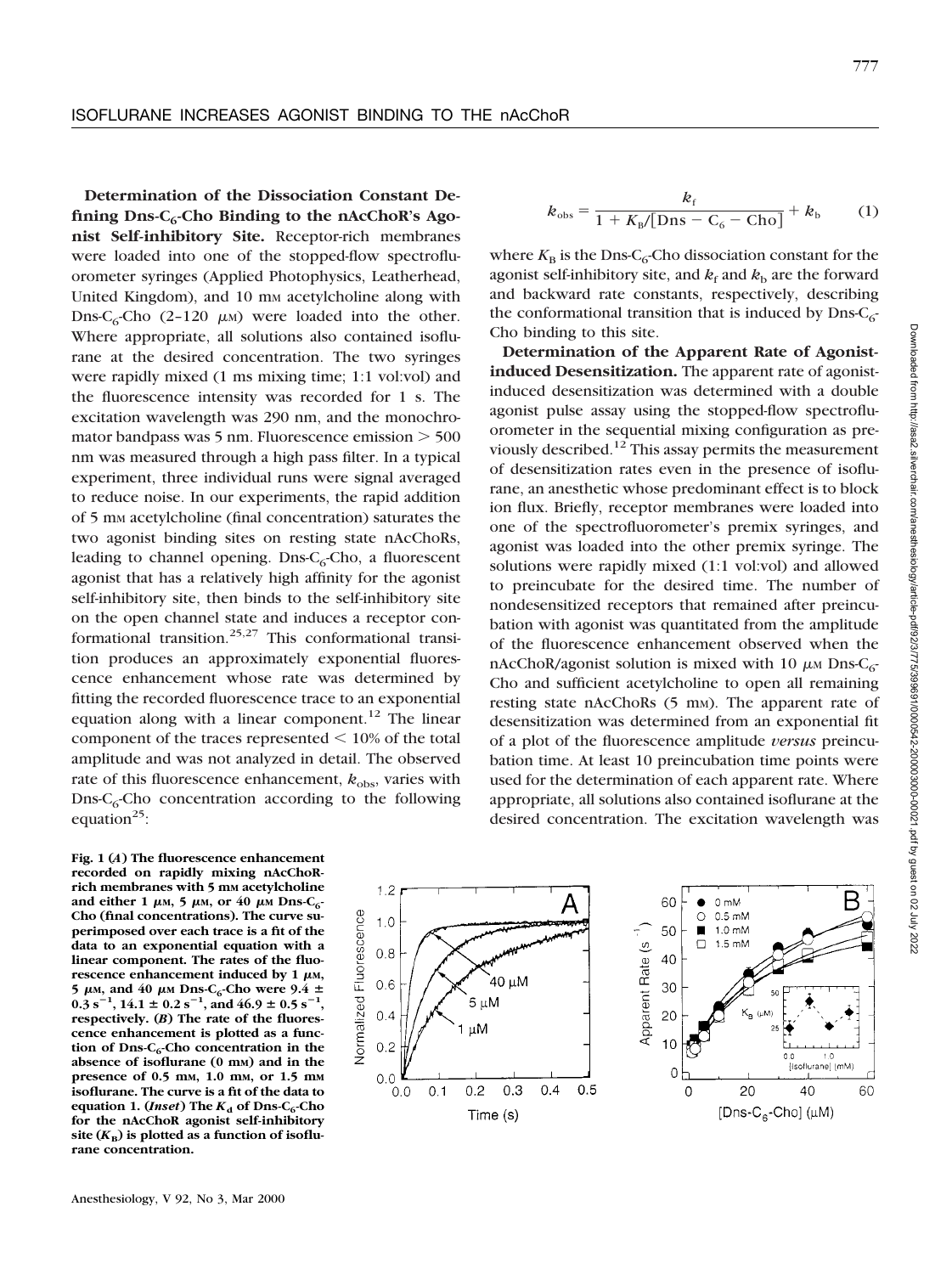| Kinetic Constants<br>in Equation 1 | Control                     | 0.5 mm Isoflurane       | 1.0 mm Isoflurane           | 1.5 mm Isoflurane             |
|------------------------------------|-----------------------------|-------------------------|-----------------------------|-------------------------------|
| $\mathsf{K}_\mathsf{B}$            | $26 \pm 5 \mu$ M            | $44 \pm 5 \mu M$        | $26 \pm 2 \mu$ M            | $37 \pm 5 \mu$ M              |
| K <sub>f</sub>                     | $70 \pm 12$ s <sup>-1</sup> | $88 \pm 5 s^{-1}$       | $54 \pm 1$ s <sup>-1</sup>  | $68 \pm 4$ s <sup>-1</sup>    |
| $k_{\rm b}$                        | $4 + 1$ s <sup>-1</sup>     | $4 + 1$ s <sup>-1</sup> | $7.4 + 0.4$ s <sup>-1</sup> | $5.1 \pm 0.8$ s <sup>-1</sup> |

Table 1. Effect of Isoflurane on Dns-C<sub>6</sub>-Cho Binding to the Agonist Self-inhibition Site

290 nm, and the monochromator bandpass was 5 nm. Fluorescence emission  $>$  500 nm was measured through a high pass filter. Fluorescence intensity was recorded for 500 ms after the second mixing step. In a typical experiment, three to five individual runs were signal averaged to reduce noise.

**Statistical Analysis and Curve Fitting.** Data points on all figures represent the average of at least three determinations, and the error bars indicate the SD. Where the data points are larger than the errors, the error bars have been omitted. Data were fit with the analysis program Igor 3.01 (Wavemetrics, Lake Oswego, OR). The reported errors for the fitted parameters are the SDs derived from iterative curve fits.

### **Results**

# *Effect of Isoflurane on the Binding of the Fluorescent Agonist Dns-C<sub>6</sub>-Cho to the Agonist Self-inhibitory Site*

Figure 1A shows representative fluorescence traces recorded when receptor-rich membranes were rapidly mixed with 5 mm acetylcholine and either 1  $\mu$ m, 5  $\mu$ m, or 40  $\mu$ M Dns-C<sub>6</sub>-Cho (final concentrations). For clarity, the traces have been normalized to the same maximal fluorescence amplitude. In this experiment, the rates of the



fluorescence enhancement in the presence of 1  $\mu$ M, 5  $\mu$ m, and 40  $\mu$ m Dns-C<sub>6</sub>-Cho were 9.4  $\pm$  0.3 s<sup>-1</sup>, 14.1  $\pm$  $0.2$  s<sup>-1</sup>, and  $46.9 \pm 0.5$  s<sup>-1</sup>, respectively. Figure 1B plots the rate of the fluorescence enhancement *versus* Dns- $C_6$ -Cho concentration in the absence of isoflurane and in the presence of 0.5 mm, 1 mm, or 1.5 mm isoflurane. At all  $D$ ns-C<sub>6</sub>-Cho concentrations, the rate of the fluorescence enhancement in the presence of isoflurane was within 29% of the control rate obtained in the absence of isoflurane. The dissociation constant defining  $Dn s-C<sub>6</sub>$ -Cho binding to the agonist self-inhibition site,  $K_{\text{B}}$ , was determined to be  $26 \pm 5 \mu$ M in the absence of isoflurane from a fit of the control data in figure 1B to equation 1. The value of  $K_B$  did not vary systematically with isoflurane concentration and was  $44 \pm 5 \mu$ M,  $26 \pm 2 \mu$ M, and  $36 \pm 5$  µm in the presence of 0.5 mm, 1.0 mm, and 1.5 mm isoflurane, respectively (fig. 1B, inset; table 1).

# *Agonist Concentration–Dependence of the Apparent Rate of Desensitization*

Figure 2A plots the apparent rate of nAcChoR desensitization as a function of acetylcholine concentration. Over the concentration range shown  $(1 \mu M)$  to  $1 \mu M$ ), acetylcholine opens channels but does not inhibit ion flux.<sup>20</sup> The apparent rate of desensitization increased with acetylcholine concentration before reaching a pla-

> **Fig. 2. The apparent rates of desensitization as a function of acetylcholine concentration. (***A***) The apparent rates induced by channel-opening acetylcholine concentrations are shown. (***B***) The apparent rates induced by acetylcholine concentrations that induce agonist selfinhibition are emphasized. (***Inset***) The data in (***A***) and (***B***) are presented on a double logarithmic plot to facilitate inspection of the acetylcholine concentration–dependence of the apparent rate of desensitization over an acetylcholine concentration range that induces both channel opening and inhibition. The curve was obtained from a fit of the data to equation 3 assuming a value of 0.039** for  $\hat{K}_o$  as previously reported.<sup>19</sup> The val**ues of the kinetic constants derived from this fit are given in table 2.**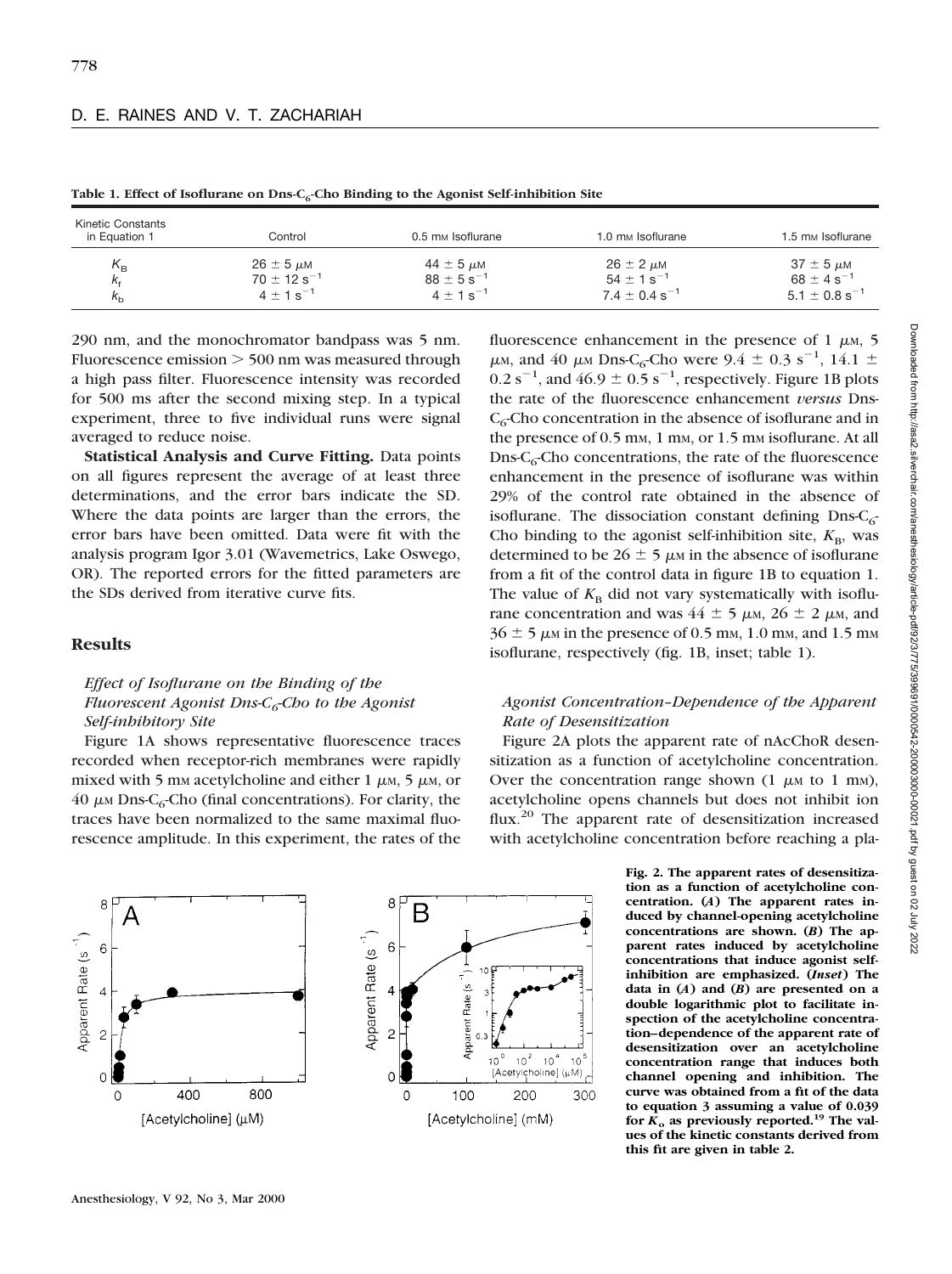



teau of 3 s<sup>-1</sup> by 100  $\mu$ m. At much higher, self-inhibiting concentrations of acetylcholine ( $>$  30 mm), the apparent rate of desensitization increased further, reaching 7.1  $\pm$  $0.5$  s<sup> $-1$ </sup> by 300 mm acetylcholine (fig. 2B). Figures 3A and 3B plot the apparent rate of nAcChoR desensitization as a function of suberyldicholine concentration using the same receptor preparation that was used in the acetylcholine experiments shown in figures 2A and 2B. The same membrane preparation was used in figures 2 and 3 to compare more easily acetylcholine- and suberyldicholine-induced desensitization kinetics without the potentially confounding effects of variability between membrane preparations. Figure 3A plots the apparent rate of desensitization as a function of suberyldicholine concentration over a concentration range that opens channels but does not inhibit them.<sup>20</sup> The apparent rate of desensitization increased with suberyldicholine concentration before reaching a plateau of  $3-4 s^{-1}$  by 100  $\mu$ m. At the high, self-inhibiting suberyldicholine concentrations emphasized in figure  $3B$  ( $> 1$  mm), the apparent rate of desensitization increased further to 11  $\pm$  0.6 s<sup>-1</sup> by 100 mm.

# *Analysis of the Agonist Concentration–Dependence of the Apparent Rates of Desensitization within the Context of Scheme 2*

Scheme 2 predicts that the apparent rate of desensitization will vary with agonist concentration as follows (see appendix):

$$
^{app}k_{\text{des}} = \frac{k_{\text{des1}}K_{\text{o}} + k_{\text{des2}} + k_{\text{des3}}[A]/K_{\text{B}}}{\frac{K_{\text{o}}K_{\text{d2}}}{[A]^2}(K_{\text{d1}} + [A]) + K_{\text{o}} + 1 + ([A]/K_{\text{B}})}
$$
(2)

Agonist binding and electrophysiologic studies have shown that the value of  $K_{d1}$  is 100–1,000-fold lower than that of  $K_{d2}$  in *Torpedo* nAcChoRs.<sup>25,31,32</sup> Therefore, although the apparent rate of desensitization is highly dependent on  $K_{d2}$ , it is essentially independent of  $K_{d1}$ ; for all agonist concentrations that are sufficiently high to produce appreciable binding to the lower affinity site, the higher affinity sites on resting state nAcChoRs will be nearly saturated with agonist. This explains our previous observation that the Hill coefficients for acetylcholine and carbamylcholine concentration–response curves for desensitization are near 1 rather than  $2<sup>12</sup>$  In addition, because the maximal (plateau) apparent rates of desensitization induced by suberyldicholine and acetylcholine at noninhibiting concentrations are similar  $(3-4 \text{ s}^{-1})$  in the absence of isoflurane and well as in its presence (see next section), the rate constants for desensitization *via* the preopen and open states  $(k_{\text{des}1}$  and  $k_{\text{des}2}$ , respectively) are assumed to be similar in the absence of isoflurane and well as in its presence. Therefore, for our desensitization experiments, equation 2 may be closely approximated as:

$$
^{app}k_{des} = \frac{k_{des12}K_o + k_{des12} + k_{des3}[A]/K_B}{(K_oK_{d2}/[A]) + K_o + 1 + ([A]/K_B)}
$$
(3)

where the rate constants for desensitization from the preopen and open states are assumed to be equivalent and equal to  $k_{\text{des}12}$ .

Previous ion flux studies using *Torpedo* nAcChoRs in native membranes have determined that in the absence of anesthetic,  $K_0$  values for acetylcholine and suberyldicholine are  $0.039$  and 19.1, respectively.<sup>19,26</sup> The values of the remaining four kinetic constants were determined by iterative curve fitting of the biphasic data in figures 2 and 3 to equation 3 while keeping  $K_0$  constant and equal to 0.039 (for acetylcholine) or 19.1 (for suberyldicholine). The values of the kinetic constants derived from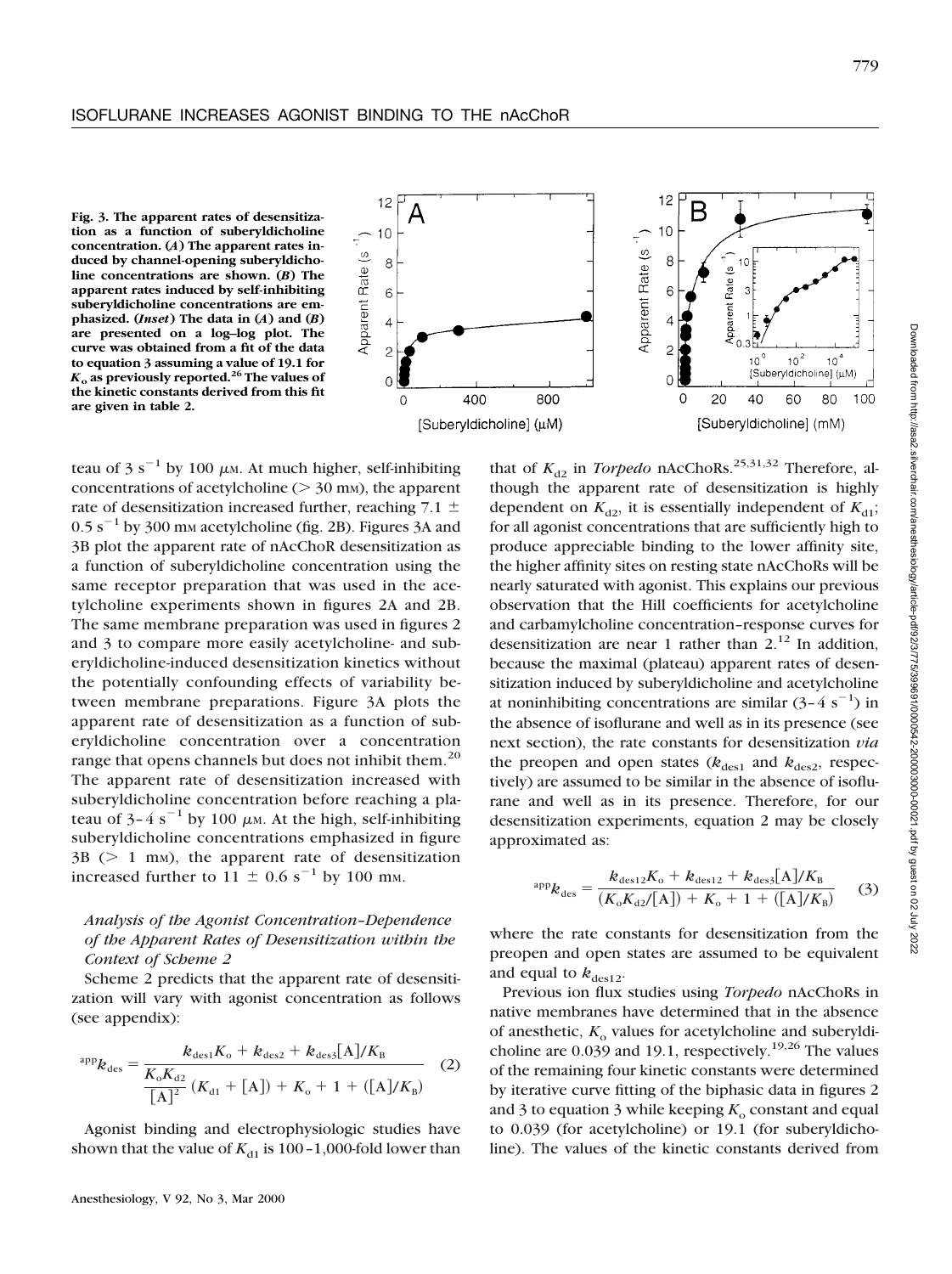| <b>Kinetic Constants</b><br>in Equation 3 | Acetylcholine                 |                                 | Suberyldicholine               |                                     |  |
|-------------------------------------------|-------------------------------|---------------------------------|--------------------------------|-------------------------------------|--|
|                                           | Desensitization               | Ion Flux                        | Desensitization                | Ion Flux                            |  |
| $K_{\alpha}$                              | $0.039*$                      | $0.039*$                        | $19.1+$                        | $19.1+$                             |  |
| $K_{2}$                                   | 450 $\pm$ 80 $\mu$ M          | 972 $\pm$ 53 $\mu$ MT           | $16 \pm 7 \mu M$               | 11.1 $\pm$ 1.6 $\mu$ M <sup>*</sup> |  |
| $K_{\mathsf{B}}$                          | $130 \pm 70$ mm               | 40 mm‡                          | $0.5 \pm 0.1$ mm               | $0.7 \pm 0.11$ mm <sup>*</sup>      |  |
| $k_{\rm des12}$                           | $3.9 \pm 0.1$ s <sup>-1</sup> | $6.7 \pm 0.12$ s <sup>-1*</sup> | $3.3 \pm 0.3$ s <sup>-1</sup>  |                                     |  |
| $k_{\rm des3}$                            | $8.5 \pm 0.9$ s <sup>-1</sup> |                                 | $12.1 \pm 0.5$ s <sup>-1</sup> |                                     |  |

**Table 2. Kinetic Parameters in Equation 3 Derived from Plots of the Apparent Rate of Desensitization** *versus* **Agonist Concentration and Comparison Values Obtained Using Ion Flux Techniques**

\* From reference 19.

† From reference 26.

‡ From reference 21.

these fits are given in table 2. For comparison, table 2 also gives their values as previously determined using ion flux techniques assuming a similar kinetic model. The nearly complete overlap of the experimental data points by the curve fits to equation 3 in figures 2 and 3 and the close agreement between the binding constants determined using the analysis of desensitization kinetics and those previously determined using ion flux techniques confirms the validity of scheme 2 and equation 3 for describing the kinetics of agonist binding, channel opening, and desensitization.

## *Analysis of the Effect of Isoflurane on the Apparent Rates of Desensitization within the Context of Scheme 2*

In a previous study, we analyzed the effect of isoflurane on acetylcholine-induced desensitization kinetics and determined that isoflurane increases the nAcChoR's apparent affinity for acetylcholine.12 This is reflected in figure 4A as an isoflurane-induced leftward shift in the concentration–response curve at noninhibiting acetyl-

choline concentrations. At a concentration of 1 mm, isoflurane reduced the nAcChoR's apparent dissociation constant for acetylcholine (defined as the acetylcholine concentration that induces a half-maximal apparent desensitization rate) by 12-fold from  $44 \pm 4$  µm to 3.6  $\pm$  0.6  $\mu$ M. By fitting the control data in figure 4A to equation 3 with  $K_0$  held constant at 0.039, we determined the equilibrium and rate constants for this receptor preparation in the absence of anesthetic and report the results in the figure legend (dotted curve). Because we did not use acetylcholine at concentrations that are sufficiently high to inhibit channels in that study, we have taken the values for  $K_{\text{B}}$  and  $k_{\text{des}3}$  from table 2, which were obtained using another preparation. The solid and dashed curves in figure 4 demonstrate the effect of reducing either  $K_{d2}$  and  $K_0$  by 12-fold. The complete overlap of the solid and dashed curves demonstrates that a 12-fold reduction in either  $K_{d2}$  or  $K_0$  can equally well account for the 12-fold increase in the nAcChoR's apparent affinity for acetylcholine. Smaller reductions in both  $K_{d2}$  and *K*<sup>o</sup> could similarly account for the increase in apparent



**Fig. 4. (***A***) The apparent rate of desensitization is plotted as a function of acetylcholine concentration in the absence of isoflurane (filled circles) and in the presence of 1.0 mM isoflurane (open circles) from reference 12. The dotted curve is a fit of the control data (no isoflurane) to equation 3 assuming a value of 0.039 for** *K***o. <sup>19</sup> Because only channel-opening concentrations of acetylcholine were used in** that study, the values for  $K_{\text{B}}$  and  $K_{\text{des3}}$ **were taken from table 2 using another preparation. The completely overlapping solid and dashed curves demonstrate the effect** of reducing either  $K_{d2}$  or  $K_o$  by **12-fold. (***B***) The apparent rate of desensi-**

**tization** *versus* **suberyldicholine concentration determined using equation 3 is plotted. The dotted curve is derived from the kinetic constants in table 2 (for suberyldicholine) in the absence of isoflurane, whereas the solid and dashed curves demonstrate the effect** of reducing either  $K_{d2}$  or  $K_o$  by 12-fold.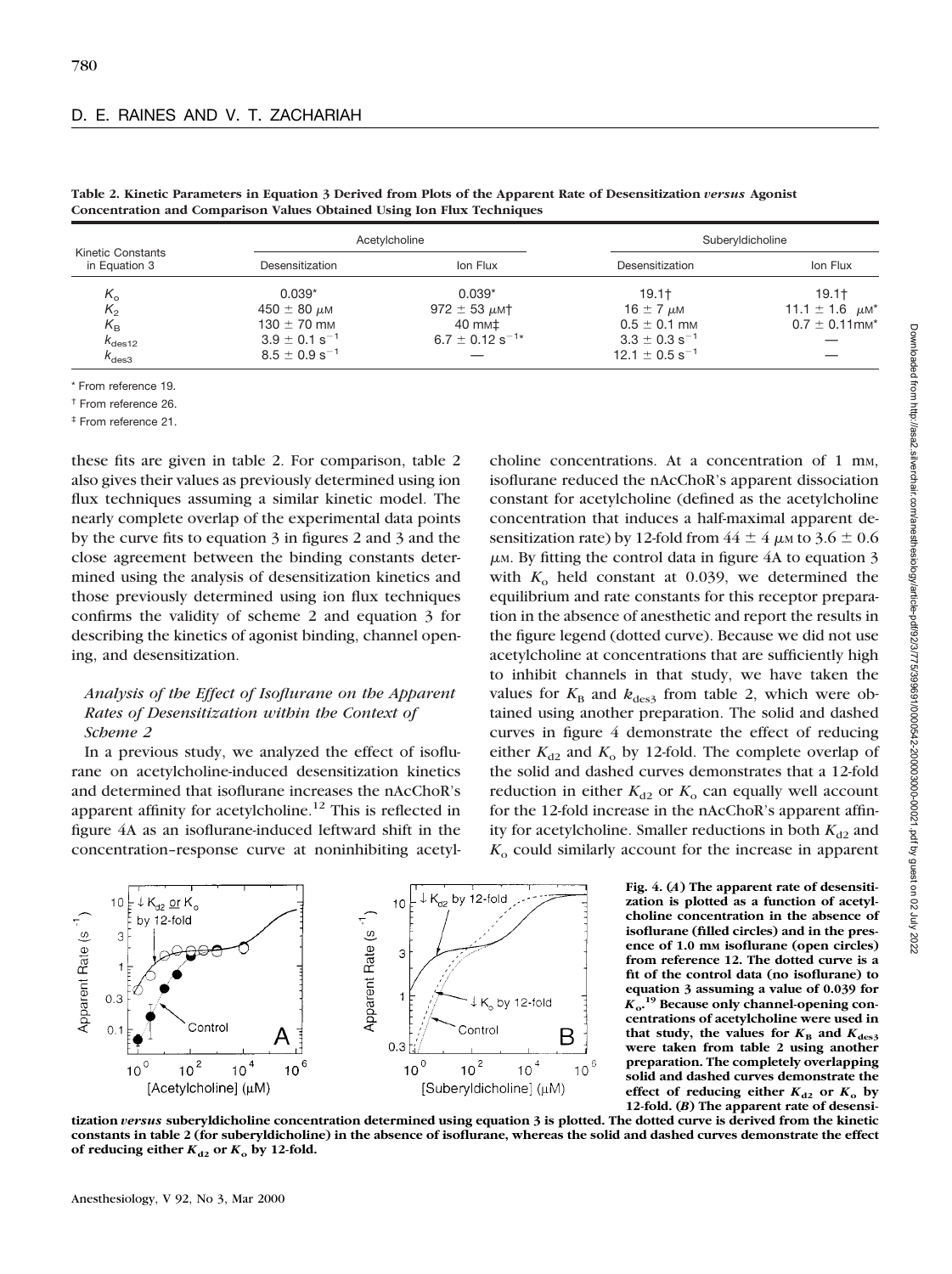

**Fig. 5. The apparent rate of desensitization as a function of** suberyldicholine concentration in the presence of 1 mm isoflu**rane and in the absence of anesthetic (control). The dotted curve is a fit of the control data (no isoflurane) to equation 3** with  $K_0$  equal to 19.1.<sup>26</sup> The solid curve is a fit of the 1.0-mm **isoflurane data to equation 3 assuming no change in**  $K_{\text{B}}$ . The **kinetic constants derived from the fit is given in table 3.**

affinity, indicating that there is no unique solution to equation 3 when the very efficacious agonist acetylcholine is used as the desensitizing agonist (curves not shown). Conversely, equation 3 predicts that equivalent reductions in  $K_{d2}$  and  $K_0$  will have dramatically different effects on the agonist concentration–dependence of the apparent rate of desensitization when using the weak partial agonist suberyldicholine (fig. 4B). Specifically, equation 3 predicts that at channel-opening suberyldicholine concentrations, an isoflurane-induced reduction in  $K_{d2}$  will cause a relatively larger increase in the apparent desensitization rate than an identical reduction in  $K<sub>o</sub>$ , whereas at channel-inhibiting suberyldicholine concentrations, the reverse is true. The significance of this observation is that it implies that the effects of isoflurane on  $K_{d2}$  and  $K_0$  may be distinguished by analyzing the kinetics of nAcChoR desensitization induced by suberyldicholine over a wide concentration range.

Figure 5 plots the apparent rate of desensitization as a function of suberyldicholine concentration in the presence of 1.0 mm isoflurane along with the control rates obtained in the same preparation in the absence of anesthetic. Isoflurane substantially increased the apparent rates of desensitization induced by low concentrations of suberyldicholine but had a relatively small effect on that induced by high concentrations. The values of the rate constants in the presence of 1.0 mm isoflurane were determined by iterative curve fitting of the data in figure 5 to equation 3. Because isoflurane concentrations even as high as 1.5 mm did not significantly affect the binding of the fluorescent agonist Dns- $C_6$ -Cho to the agonist self-inhibitory site on the nAcChoR (fig. 1B), we concluded that isoflurane does not significantly change  $K_{\rm B}$  from its control value determined in the absence of anesthetic. Therefore,  $K_B$  was held constant and equal to 0.5 mm for this membrane preparation, and the values of the remaining four kinetic constants were permitted to vary. The results of this fit are plotted in figure 5A, and the kinetic constants are given in table 3 (preparation 2). This analysis indicated that the kinetic constant most affected by isoflurane was  $K_{d2}$ , which was reduced by more than an order of magnitude from 16  $\pm$  7  $\mu$ M to  $0.9 \pm 0.3 \mu$ <sub>M</sub>, whereas  $K_0$  was reduced only in half from 19.1 to 10  $\pm$  1. The rate constants for desensitization,  $k_{\text{des}12}$  and  $k_{\text{des}3}$ , remained essentially unchanged.

Using two other receptor preparations, we also examined the effects of 0.5 and 1.5 mm isoflurane on the kinetics of suberyldicholine-induced desensitization (fig. 6 and table 3). Using the approach previously detailed, we determined that 0.5 mm isoflurane reduced  $K_{d2}$  from 18  $\pm$  9  $\mu$ m to 9  $\pm$  2  $\mu$ m, whereas  $K_0$  was reduced from 19.1 to 13  $\pm$  1. At a concentration of 1.5 mm, isoflurane reduced  $K_{d2}$  by 34-fold from 17  $\pm$  5  $\mu$ m to 0.5  $\pm$  0.1  $\mu$ m but reduced  $K_0$  only from 19.1 to 5  $\pm$  1. The rate constants for desensitization were little affected by isoflurane in either of these receptor preparations.

**Table 3. Effect of Isoflurane on the Kinetic Parameters in Equation 3 for Suberyldicholine**

| Kinetic<br>Constants in<br>Equation 3                                                    |                                                                                                                     | <b>Receptor Preparation 1</b>                                                                                     |                                                                                                                      | <b>Receptor Preparation 2</b>                                                                                        |                                                                                                                  | Receptor Preparation 3                                                                               |  |
|------------------------------------------------------------------------------------------|---------------------------------------------------------------------------------------------------------------------|-------------------------------------------------------------------------------------------------------------------|----------------------------------------------------------------------------------------------------------------------|----------------------------------------------------------------------------------------------------------------------|------------------------------------------------------------------------------------------------------------------|------------------------------------------------------------------------------------------------------|--|
|                                                                                          | Control                                                                                                             | 0.5 mm Isoflurane                                                                                                 | Control                                                                                                              | 1.0 mm Isoflurane                                                                                                    | Control                                                                                                          | 1.5 mм Isoflurane                                                                                    |  |
| $K_{\alpha}$<br>$K_{2}$<br>$K_{\rm B}$<br>$\kappa$ <sub>des12</sub><br>$K_{\text{des}3}$ | $19.1*$<br>18 $\pm$ 9 $\mu$ M<br>$0.23 \pm 0.06$ mm<br>$2.2 \pm 0.3$ s <sup>-1</sup><br>$7.9 + 0.3$ s <sup>-1</sup> | $13 + 1$<br>$9 \pm 2 \mu M$<br>$0.23 \text{ mm}$<br>$2.7 \pm 0.3$ s <sup>-1</sup><br>$12.8 + 0.2$ s <sup>-1</sup> | $19.1*$<br>16 $\pm$ 7 $\mu$ M<br>$0.5 \pm 0.1$ mm<br>$3.3 \pm 0.3$ s <sup>-1</sup><br>$12.1 \pm 0.5$ s <sup>-1</sup> | $10 + 1$<br>$0.9 \pm 0.3 \mu$ M<br>$0.5 \text{ mm}$<br>$3.2 \pm 0.2$ s <sup>-1</sup><br>$14.5 + 0.5$ s <sup>-1</sup> | $19.1*$<br>$17 \pm 5 \mu M$<br>$0.2 \pm 0.02$ mm<br>$1.6 \pm 0.1$ s <sup>-1</sup><br>$7.2 + 0.1$ s <sup>-1</sup> | $5 \pm 1$<br>$0.5 \pm 0.2 \mu M$<br>$0.2 \text{ mm}$<br>$1.9 \pm 0.2$ s <sup>-1</sup><br>$5.2 + 0.1$ |  |

\* From reference <sup>26</sup>.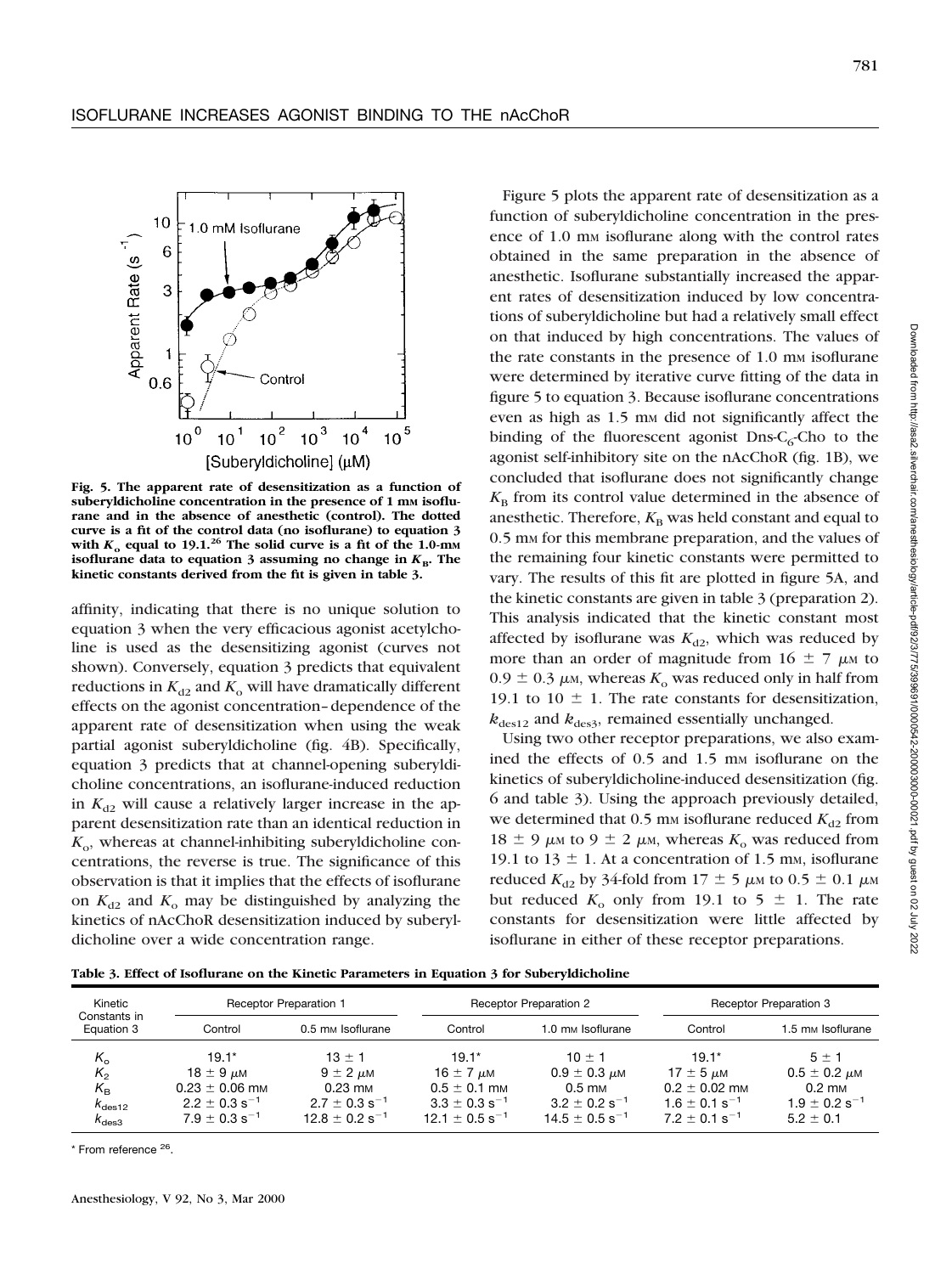

**Fig. 6. (***A* **and** *B***) The apparent rate of desensitization is plotted as a function of suberyldicholine concentration in the presence of either 0.5 mM or 1.5 mM isoflurane, respectively. The dotted curves are fits of the control data (no isoflurane)** to equation 3 with  $K_0$  equal to **19.1.<sup>26</sup> The solid curves are fits of the isoflurane data to equation 3 assuming** no change in  $K_{\text{B}}$ . The kinetic constants **derived from the fitting is given in table 3.**

### **Discussion**

# *Isoflurane Minimally Affects the Binding of a Fluorescent Agonist to the Agonist Self-inhibitory Site*

In the presence of channel-opening concentrations of acetylcholine (5 mm), the fluorescent agonist Dns- $C_6$ -Cho binds rapidly and with relatively high affinity to the nAcChoR's agonist self-inhibitory site. By measuring the  $D$ ns-C<sub>6</sub>-Cho concentration–dependence of the observed rate of the resulting fluorescence enhancement, we determined that the dissociation constant of Dns- $C_6$ -Cho for this site ( $K_{\rm B}$ ) is 26  $\pm$  5  $\mu$ M in the absence of isoflurane. As predicted by scheme 2, this value equals the concentration of Dns- $C_6$ -Cho that is required to reduce by half the ion flux induced by maximally activating concentrations of acetylcholine (24  $\mu$ M).<sup>33</sup> In the presence of isoflurane, the observed rates of the fluorescence enhancement,  $K_{\text{B}}$ ,  $k_{\text{f}}$ , or  $k_{\text{b}}$  did not change systematically with isoflurane concentration. Consequently, we conclude that isoflurane has no significant effect on the kinetics of Dns- $C_6$ -Cho binding to the agonist selfinhibitory site. Furthermore, because we used isoflurane at concentrations that also inhibit ion flux in this study, the lack of any significant effect by isoflurane on the binding of Dns- $C_6$ -Cho to the agonist self-inhibition site strongly suggests that isoflurane and agonists (at selfinhibiting concentrations) inhibit ion flux by binding to distinct sites. $34$ 

## *Agonist Concentration–Dependence of the Apparent Rates of Desensitization and the Effect of Isoflurane*

In our desensitization studies, we elected to use two agonists whose efficacies are markedly different; 96% of all receptors that bind two acetylcholine molecules open, whereas only 5% of receptors that bind two suberyldicholine molecules open. In addition, and importantly, self-inhibition is induced by both of these agonists only at concentrations that far exceed those required to open channels (in the absence of a transmembrane potential).<sup>20</sup> These features allow us to readily interpret our desensitization data in terms of distinct kinetic pathways in scheme 2:



Downloaded from http://asa2.silverchair.com/anesthesiology/article-pdf92/3/775/399691/0000542-200003000-00021.pdf by guest on 02 July 2022 Downloaded from http://asa2.silverchair.com/anesthesiology/article-pdf/92/3/775/399691/0000542-200003000-00021.pdf by guest on 02 July 2022

At the noninhibiting concentrations shown in figures 2A and 3A, an agonist may induce desensitization *via* pathways 1 and/or 2. For a given agonist, the principal kinetic pathway leading to the desensitized state is dependent on  $K_0$  and the relative values of  $k_{\text{des}1}$  and  $k_{\text{des}2}$ . In *Torpedo* nAcChoRs, ion flux studies suggest that these two rate constants are not significantly different. Conversely, in mouse muscle nAcChoRs,  $k_{\text{des1}} \ll k_{\text{des2}}$  as almost all desensitization proceeds through the open state.<sup>35</sup> Our observation that the apparent rates of desensitization induced by noninhibiting concentrations of acetylcholine and suberyldicholine increase and then plateau at similar values of  $3-4 s^{-1}$  supports the conclusion that  $k_{des1}$  and  $k_{des2}$  are equal in nAcChoRs derived from *Torpedo.* Thus, our kinetic model dictates that suberyldicholine will desensitize 95% of all receptors from the preopen state (pathway 1), whereas acetylcholine will desensitize 96% from the open state (pathway 2).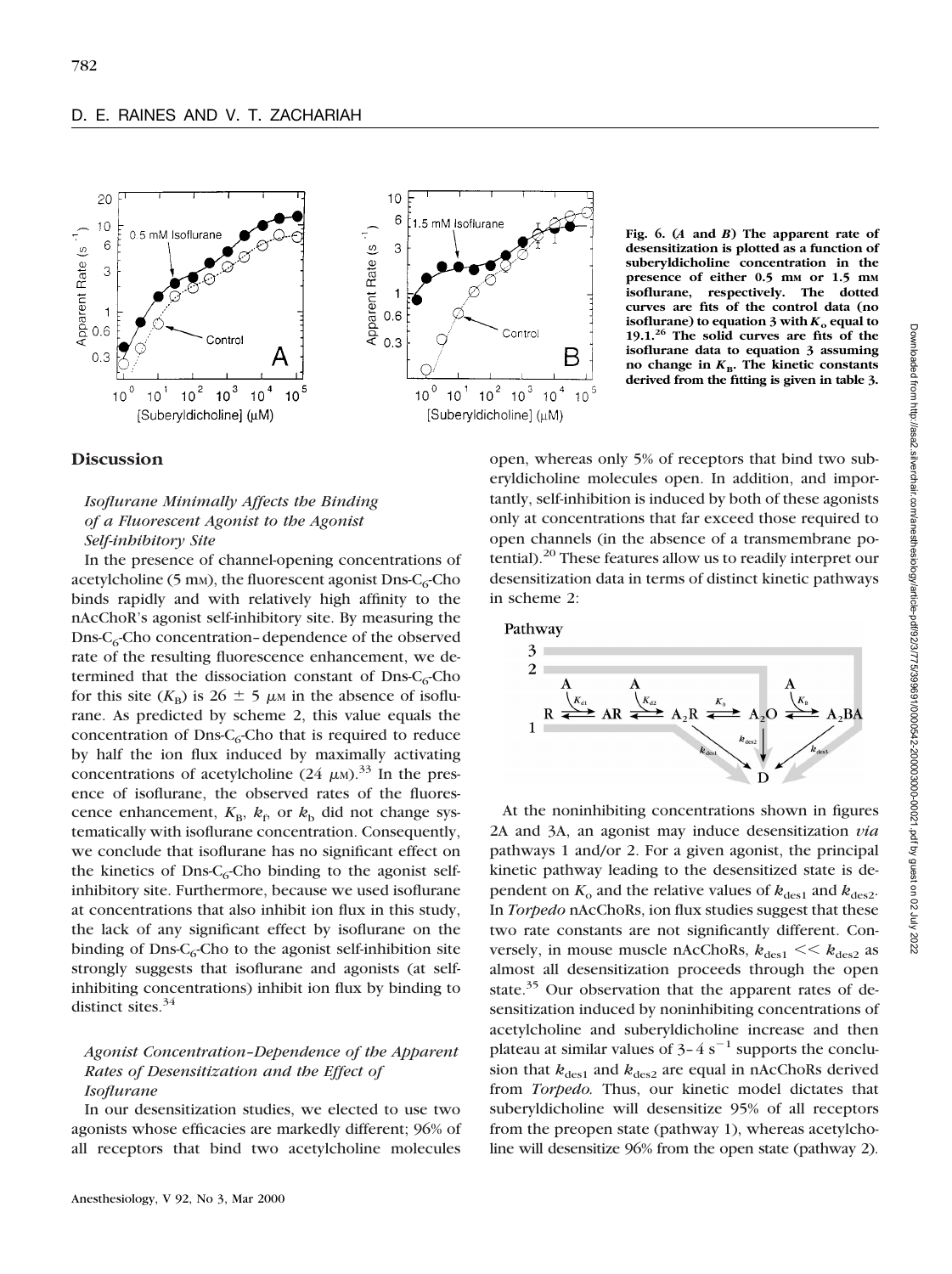At the higher, self-inhibiting concentrations emphasized in figures 2B and 3B, both suberyldicholine and acetylcholine desensitize receptors from the self-inhibited state (pathway  $3$ ).<sup>20</sup> Ion flux studies indicate that the apparent affinity of acetylcholine and suberyldicholine for the self-inhibitory site is on the order of 100 mm and 10 mM, respectively, in the absence of a transmembrane potential. $^{20}$  At these agonist concentrations, we consistently observed that the apparent rate of desensitization induced by either suberyldicholine or acetylcholine increased beyond the plateau rate observed at noninhibiting agonist concentrations, indicating that in scheme 2,  $k_{\text{des}3}$  is greater than either  $k_{\text{des}1}$  or  $k_{\text{des}2}$ .

Having established that scheme 2 can account for both ion flux and desensitization kinetics induced by a weak partial agonist and a very efficacious agonist over a very wide range of concentrations in the absence of anesthetic, we examined the effect of isoflurane on the agonist concentration–dependence of the apparent rate of desensitization within the context of that scheme. We demonstrated that our previously reported isofluraneinduced reduction in the nAcChoR's apparent acetylcholine dissociation constant may be modeled as a quantitatively identical reduction in either  $K_{d2}$  or  $K_0$  or smaller reductions in the values of both. $12$  This occurs because for very efficacious agonists, the apparent agonist dissociation constant for desensitization (*via* the open state) approximates the product of  $K_{d2}$  and  $K_{o}$ . Conversely, because suberyldicholine desensitizes nearly all nAc-ChoRs without ever opening them, the apparent agonist dissociation constant for desensitization (*via* the preopen state) is relatively insensitive to changes in  $K_0$  and approximates  $K_{d2}$ . A fit of our 1 mm isoflurane data in figure 5 to equation 3 revealed that  $K_{d2}$  is reduced by 18-fold, whereas  $K_0$  is reduced only in half. Thus, within the context of scheme 2, the increase in the nAcChoR's apparent affinity for suberyldicholine is explained almost entirely as an isoflurane-induced reduction in the agonist dissociation constant. By studying a range of isoflurane concentrations, it was evident that  $K_{d2}$  decreases with isoflurane concentration, consistent with our previous observation that isoflurane increases the apparent agonist affinity in a concentration-dependent manner. $^{12}$ 

Dilger *et al.* have used electrophysiologic techniques to define the effects of isoflurane on acetylcholine-activated ion flux through nAcChoRs expressed in BC3H-1 cells.36 They also observed that isoflurane increases the nAcChoR's apparent agonist affinity.<sup>36</sup> From measurements of macroscopic currents induced by the very rapid application of agonist and the analysis of single

channel data, they tentatively concluded that this increase in apparent agonist affinity reflected a reduction in the agonist dissociation constant rather than a change in channel gating kinetics.<sup>36,37</sup> Using a completely different approach, we have confirmed their tentative conclusion that isoflurane increases the apparent agonist affinity of the *Torpedo* nAcChoR primarily by reducing the agonist dissociation constant. Although the specific kinetic step altered by isoflurane has not yet been elucidated in studies of the  $GABA_A$  receptor, a preliminary study by Li *et al.* suggested that halothane reduces the rate at which GABA dissociates from it receptor binding site.<sup>38</sup> Thus, volatile anesthetics may act similarly on both the nAcChoR and the  $GABA_A$  receptor by altering agonist binding kinetics.

### **Appendix**

The general approach for deriving the agonist concentration–dependence of the apparent desensitization rate has been previously reported.19 According to scheme 2, the rate of formation of desensitized receptors is equal to the sum of the rates of desensitization from the  $A_2R$ ,  $A_2O$ , and  $A_2DA$  states:

$$
-\frac{d[D]}{dt} = k_{des1}[A_2R] + k_{des2}[A_2O] + k_{des3}[A_2BA]
$$
 (A1)

The equilibrium constants in scheme 2 are defined as:

$$
K_{d1} = \frac{[A][R]}{[AR]} \quad K_{d2} = \frac{[A][AR]}{[A_2R]} \quad K_o = \frac{[A_2R]}{[A_2O]} \quad K_B = \frac{[A][A_2O]}{[A_2BA]}
$$

Substituting the equilibrium constants into A1 yields:

$$
-\frac{d[D]}{dt} = \frac{k_{des1}[A][AR]}{K_{d2}} + \frac{k_{des2}[A][AR]}{K_{o}K_{d2}} + \frac{k_{des3}[A]^2[AR]}{K_{o}K_{d2}K_{B}}
$$
  

$$
= [AR] \left( \frac{k_{des1}[A]}{K_{d2}} + \frac{k_{des2}[A]}{K_{o}K_{d2}} + \frac{k_{des3}[A]^2}{K_{o}K_{d2}K_{B}} \right)
$$
  

$$
= \frac{[AR]}{K_{o}K_{d2}[A]} \left( k_{des1}K_{o}[A]^2 + k_{des2}[A]^2 + \frac{k_{des3}[A]^3}{K_{B}} \right) \quad (A2)
$$

The total receptor concentration equals the sum of the concentrations of all of the individual receptor conformational states

$$
[R_{T}] = [R] + [AR] + [A_{2}R] + [A_{2}O] + [A_{2}BA] + [D]
$$

This may be rewritten as

$$
\frac{[R_{T}] - [D]}{[AR]} = \frac{[R]}{[AR]} + 1 + \frac{[A_{2}R]}{[AR]} + \frac{[A_{2}O]}{[AR]} + \frac{[A_{2}BA]}{[AR]}
$$

$$
= \frac{K_{d1}}{[A]} + 1 + \frac{[A]}{K_{d2}} + \frac{[A]}{K_{o}K_{d2}} + \frac{[A]^{2}}{K_{o}K_{d2}K_{B}}
$$

$$
= \frac{1}{[A]K_{o}K_{d2}} \bigg(K_{d1}K_{o}K_{d2} + K_{o}K_{d2}[A] + K_{o}[A]^{2} + [A]^{2} + \frac{[A]^{3}}{K_{B}}\bigg)
$$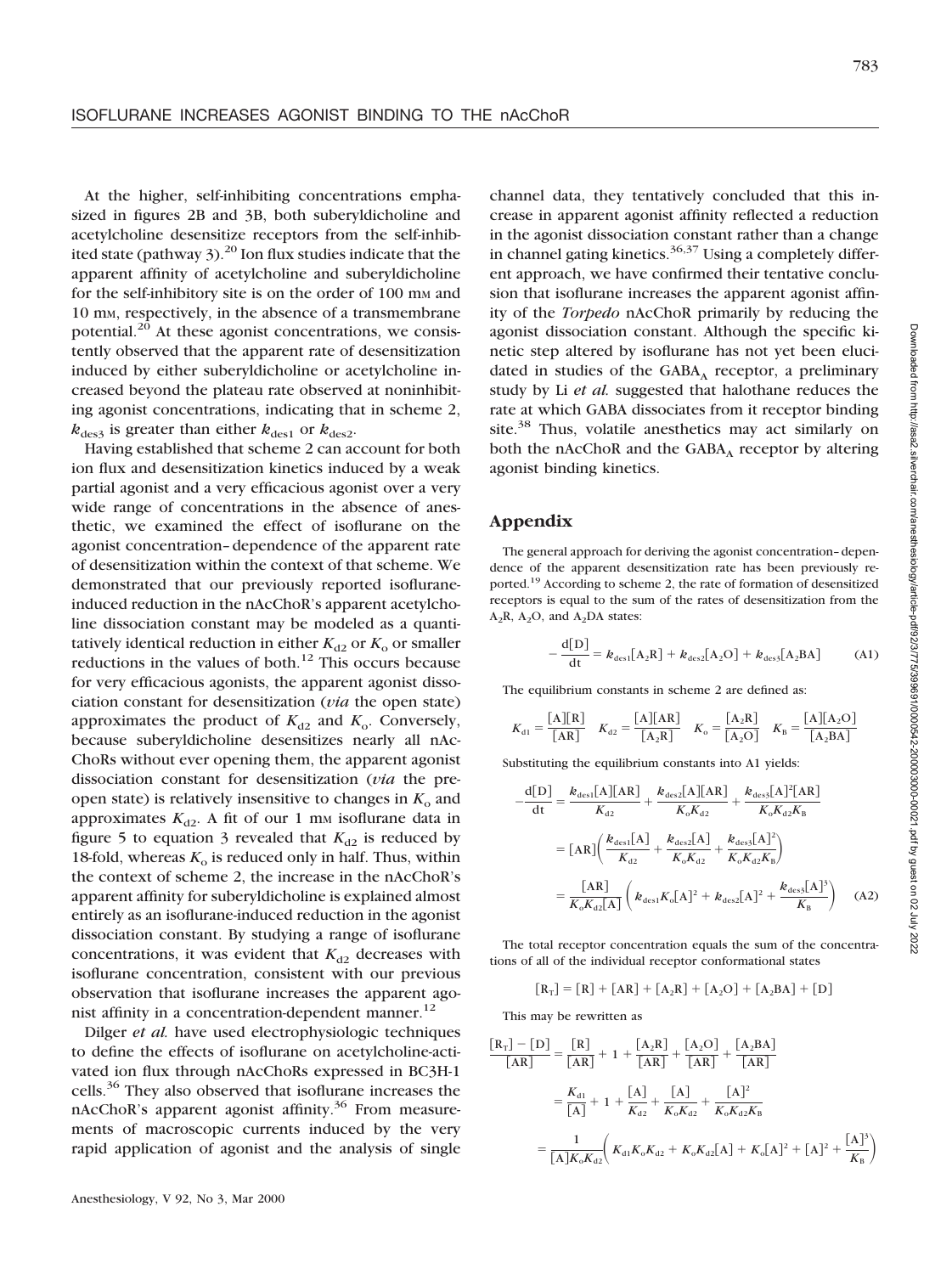By rearrangement:

$$
[AR] = \frac{K_{o}K_{d2}[A]}{K_{o}K_{d2}[A] + K_{o}[A]^{2} + [A]^{2} + \frac{[A]^{3}}{K_{B}}}([R_{T}] - [D]) \quad (A3)
$$

Substituting equation A3 into A2 yields:

$$
-\frac{d[D]}{dt} = \frac{k_{des1}K_o[A]^2 + k_{des2}[A]^2 + \frac{k_{des3}[A]^3}{K_B}}{K_oK_{d1}K_{d2} + K_oK_{d2}[A] + K_o[A]^2 + [A]^2 + \frac{[A]^3}{K_B}} ([R_T] - [D])
$$

$$
= \frac{k_{\text{des1}}K_{\text{o}} + k_{\text{des2}} + k_{\text{des3}}[A]/K_{\text{B}}}{\left[K_{\text{o}}K_{\text{d2}}\left(K_{\text{d1}} + [A]\right) + K_{\text{o}} + 1 + \frac{[A]}{K_{\text{B}}}}\left([R_{\text{T}}] - [D]\right)
$$
(A4)

Under conditions of excess agonist over receptor sites, receptor desensitization is a pseudo–first-order process characterized by an apparent rate constant,  ${}^{app}k_{des}$ :

$$
-\frac{d[D]}{dt} = {}^{app}k_{des}([R_T] - [D])
$$

Rearrangement yields:

$$
^{app}k_{\text{des}} = \frac{-\left(\frac{d[D]/dt}{RT}\right)}{\left[\frac{RT}{d}\right] - \left[\frac{D}{d}\right]}
$$
 (A5)

Substituting equation A4 into equation A5 yields equation 2 in the Results section.

#### **References**

1. Stroud RM, McCarthy MP, Shuster M: Nicotinic acetylcholine receptor superfamily of ligand-gated ion channels. Biochemistry 1990; 29:11009–23

2. Changeux JP: The TiPS lecture. The nicotinic acetylcholine receptor: An allosteric protein prototype of ligand-gated ion channels. Trends Pharmacol Sci 1990; 11:485–92

3. Devillers TA, Galzi JL, Eisele JL, Bertrand S, Bertrand D, Changeux JP: Functional architecture of the nicotinic acetylcholine receptor: A prototype of ligand-gated ion channels. J Membr Biol 1993; 136:97–112

4. Rang HP, Ritter JM: On the mechanism of desensitization at cholinergic receptors. Mol Pharmacol 1970; 6:357–82

5. Cash DJ, Subbarao K: gamma-Aminobutyric acid (GABA) mediated transmembrane chloride flux with membrane vesicles from rat brain measured by quench flow technique: Kinetic homogeneity of ion flux and receptor desensitization. Life Sci 1987; 41:437–45

6. Oh DJ, Dichter MA: Desensitization of GABA-induced currents in cultured rat hippocampal neurons. Neuroscience 1992; 49:571–6

7. Jones MV, Westbrook GL: Desensitized states prolong GABAA channel responses to brief agonist pulses. Neuron 1995; 15:181–91

8. Harty TP, Manis PB: Kinetic analysis of glycine receptor currents in ventral cochlear nucleus. J Neurophysiol 1998; 79:1891–901

9. van Hooft JA, Vijverberg HP: Selection of distinct conformational states of the 5-HT3 receptor by full and partial agonists. Br J Pharmacol 1996; 117:839–46

10. Yakel JL, Shao XM, Jackson MB: Activation and desensitization of

J Physiol (Lond) 1991; 436:293–308 11. Raines DE, Rankin SE, Miller KW: General anesthetics modify

the kinetics of nicotinic acetylcholine receptor desensitization at clinically relevant concentrations. ANESTHESIOLOGY 1995; 82:276–87

the 5-HT3 receptor in a rat glioma x mouse neuroblastoma hybrid cell.

12. Raines DE, Zachariah VT: Isoflurane increases the apparent agonist affinity of the nicotinic acetylcholine receptor. ANESTHESIOLOGY 1999; 90:135–46

13. Longoni B, Demontis GC, Olsen RW: Enhancement of gammaaminobutyric acidA receptor function and binding by the volatile anesthetic halothane. J Pharmacol Exp Ther 1993; 266:153–9

14. Mihic SJ, McQuilkin SJ, Eger EI II, Ionescu P, Harris RA: Potentiation of gamma-aminobutyric acid type A receptor-mediated chloride currents by novel halogenated compounds correlates with their abilities to induce general anesthesia. Mol Pharmacol 1994; 46:851–7

15. Downie DL, Hall AC, Lieb WR, Franks NP: Effects of inhalational general anaesthetics on native glycine receptors in rat medullary neurones and recombinant glycine receptors in Xenopus oocytes. Br J Pharmacol 1996; 118:493–502

16. Jenkins A, Franks NP, Lieb WR: Actions of general anesthetics on 5-HT<sub>3</sub> receptors in N1E-115 neuroblastoma cells. Br J Pharmacol 1996; 117:1507–15

17. Liu Y, Dilger JP: Opening rate of acetylcholine receptor channels. Biophys J 1991; 60:424–32

18. Matsubara N, Billington AP, Hess GP: How fast does an acetylcholine receptor channel open? Laser-pulse photolysis of an inactive precursor of carbamoylcholine in the microsecond time region with BC3H1 cells. Biochemistry 1992; 31:5507–14

19. Wu G, Miller KW: Ethanol enhances agonist-induced fast desensitization in nicotinic acetylcholine receptors. Biochemistry 1994; 33: 9085–91

20. Forman SA, Firestone LL, Miller KW: Is agonist self-inhibition at the nicotinic acetylcholine receptor a nonspecific action? Biochemistry 1987; 26:2807–14

21. Forman SA, Miller KW: High acetylcholine concentrations cause rapid inactivation before fast desensitization in nicotinic acetylcholine receptors from Torpedo. Biophys J 1988; 54:149–58

22. Takeyasu K, Shiono S, Udgaonkar JB, Fujita N, Hess GP: Acetylcholine receptor: Characterization of the voltage-dependent regulatory (inhibitory) site for acetylcholine in membrane vesicles from Torpedo californica electroplax. Biochemistry 1986; 25:1770–6

23. Walker JW, Takeyasu K, McNamee MG: Activation and inactivation kinetics of Torpedo californica acetylcholine receptor. in reconstituted membranes Biochemistry 1982; 21:5384–9

24. Boyd ND, Cohen JB: Kinetics of binding of [3H]acetylcholine and [3H]carbamoylcholine to Torpedo postsynaptic membranes: Slow conformational transitions of the cholinergic receptor. Biochemistry 1980; 19:5344–53

25. Raines DE, Krishnan NS: Transient low-affinity agonist binding to Torpedo postsynaptic membranes resolved by using sequential mixing stopped-flow fluorecence spectroscopy. Biochemistry 1998; 37:956–64

26. Wu G, Tonner PH, Miller KW: Ethanol stabilizes the open channel state of the Torpedo nicotinic acetylcholine receptor. Mol Pharmacol 1994; 45:102–8

27. Waksman G, Fournie ZMC, Roques B: Synthesis of fluorescent acyl-cholines with agonist properties: Pharmacological activity on *Electrophorus* electroplaque and interaction *in-vitro* with *Torpedo* receptor-rich membrane fragments. Febs Lett 1976; 67:335–42